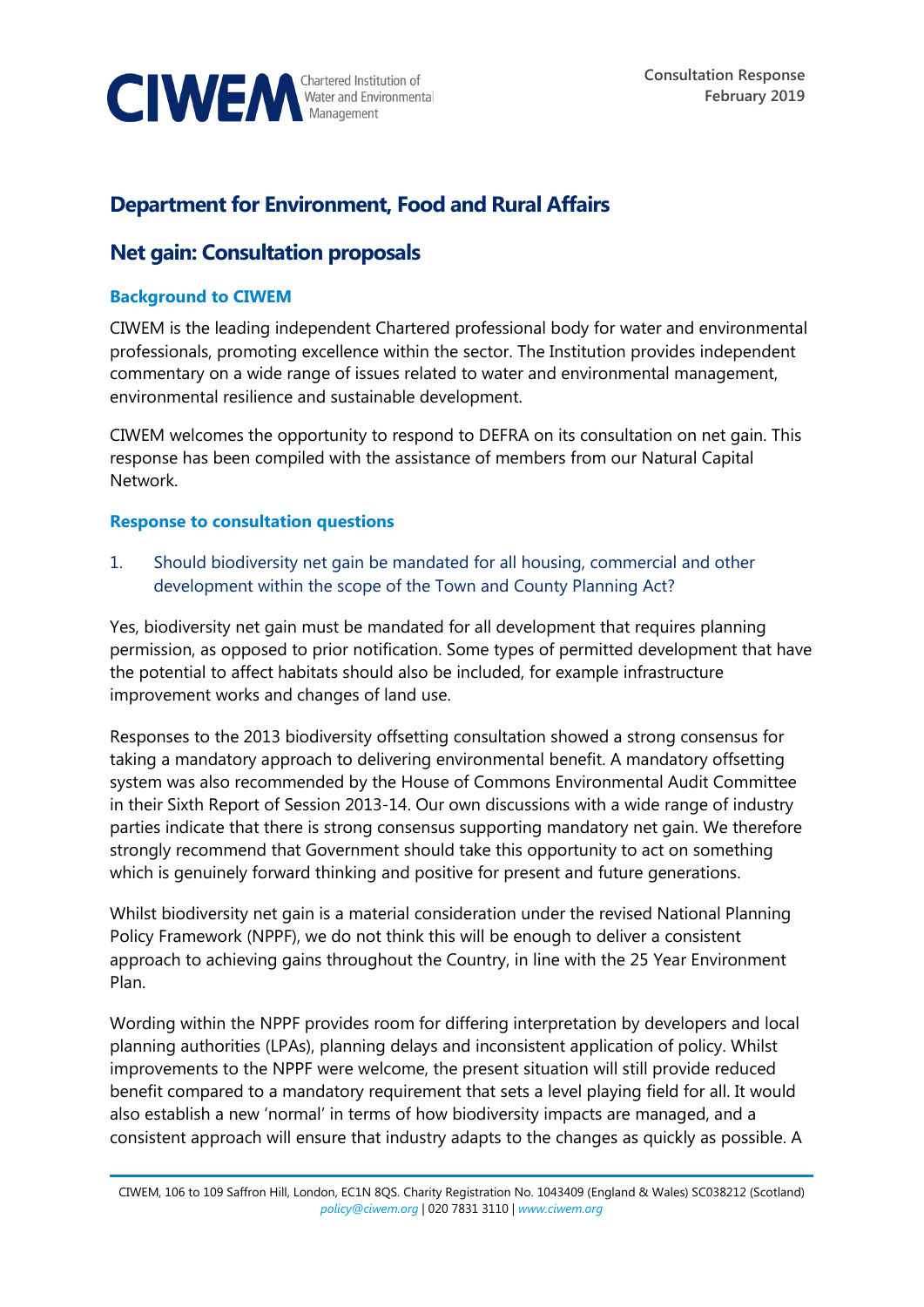mandatory approach would improve certainty for developers and local planning authorities and result in efficient application of national policy.

Net biodiversity loss is ongoing in the UK. It is clear that a more committed approach to halting and reversing this is essential. Provision within the Environment Bill is necessary to provide the needed shift in approach and to deliver on the Government's 25 Year Environment Plan pledges.

We note that Nationally Significant Infrastructure Projects are excluded from the scope of this consultation. We understand that NSIPs are required to undertake Environmental Impacts Assessments, however provision for net gain should also apply to NSIPS.

Infrastructure projects must not be a barrier to achieving the government's aim of leaving the environment in a better state than it inherited it.

NSIPs clearly have less flexibility in determining location than most other developments which makes avoiding ecologically valuable areas more difficult. Innovative funding solutions may be needed to help deliver net gain for NSIPs. However, given their scale, we would consider that they are well-placed to take a particularly strategic approach to ensuring net gain.

## 2. What other actions could government take to support the delivery of biodiversity net gain?

It is important to consider the legal mechanism for delivering biodiversity units over the long term. Work on legal changes to allow conservation covenants to be introduced should be progressed as a priority.

Government should also consider who will deliver schemes and whether there is a role for intermediaries in bringing together individual landowners to deliver benefit. Government should investigate whether existing groups such as catchment partnerships and Local Nature Partnerships could have a role to play in acting as a brokers.

In ensuring that schemes deliver the contracted benefit, monitoring and enforcement will be paramount. Overall this responsibility should fall to local planning authorities. Brokers could lessen the enforcement requirement by undertaking monitoring and enforcement of their schemes and reporting to LPAs. As there is no excess capacity in Local Government to take on additional monitoring and enforcement, provision should be made in the legislation for local authorities to recover costs through planning charges.

The approach and timetables for monitoring and enforcement should be clarified and strengthened such that net gain policy is applied consistently by local planning authorities across the country. Under the current planning gain system there is a lack of awareness of how LPAs enforce delivery and there are many examples of neglected schemes underperforming.

Multipliers should include a component which provides a buffer against delays, underperformance and the failure of a small number of individual schemes (appreciating that not every scheme will be successful in replacing lost habitat and achieving the intended net gain).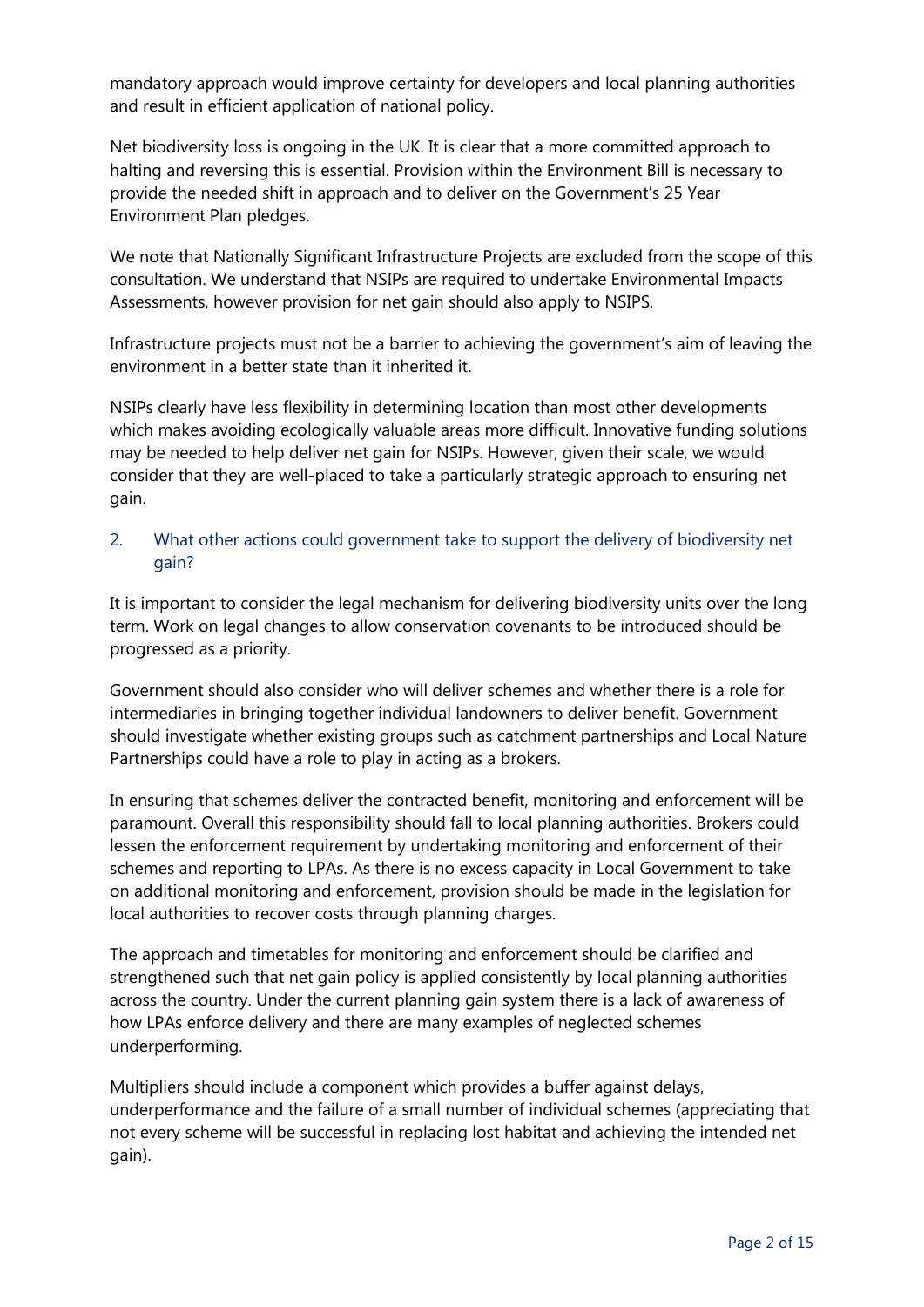- 3. Should there be any specific exemptions to any mandatory biodiversity net gain requirement (planning policies on net gain would still apply) for the following types of development? And why?
	- a. House extensions
	- b. Small sites
	- c. All brownfield sites
	- d. Some brownfield sites (e.g. those listed on brownfield, or other, land registers)

House extensions that fall within permitted development rights should be exempt. Larger domestic extensions should be required to deliver net gain using a simplified approach such as a small levy that can be invested in biodiversity gain schemes.

Small sites should not be exempt for two reasons. Firstly, small sites collectively make an important contribution to local ecological networks. Secondly, imposing a threshold for exemption is likely to see developers altering their proposals to ensure that the do not meet the threshold. This has been seen in relation to SuDS in England and affordable homes in Wales.

CIWEM strongly objects to the exclusion of brownfield sites from the requirement to deliver biodiversity net gain. Whilst we support development of brownfield sites over greenfield, where possible, we do not believe that this should be encouraged by an exemption from the requirement to provide net gain. Many brownfield sites are now of great ecological importance, providing habitats in otherwise densely developed areas.

4. Are there any other sites that should be granted exemptions, and why? For example, commercial and industrial sites.

There is no reasonable justification why any other sites should be granted an exemption. All development should factor in the associated biodiversity and environmental costs which have hitherto been borne by wider society. Government is to be commended for embracing the polluter pays principle more strongly, for example in its recent Waste and Resources Strategy which will set in train policies to make producers take greater responsibility for environmental damage associated with their products. Developers should do the same.

Including environmental impacts within the balance sheet of all development is fundamental to reversing environmental decline and exemptions should be avoided in order to mainstream this way of working as rapidly and effectively as possible.

## 5. As an alternative to an exemption, should any sites instead be subject to a simplified biodiversity assessment process?

As per our comments above, a simplified approach may be appropriate in the case of domestic extensions that do not fall within permitted development rights.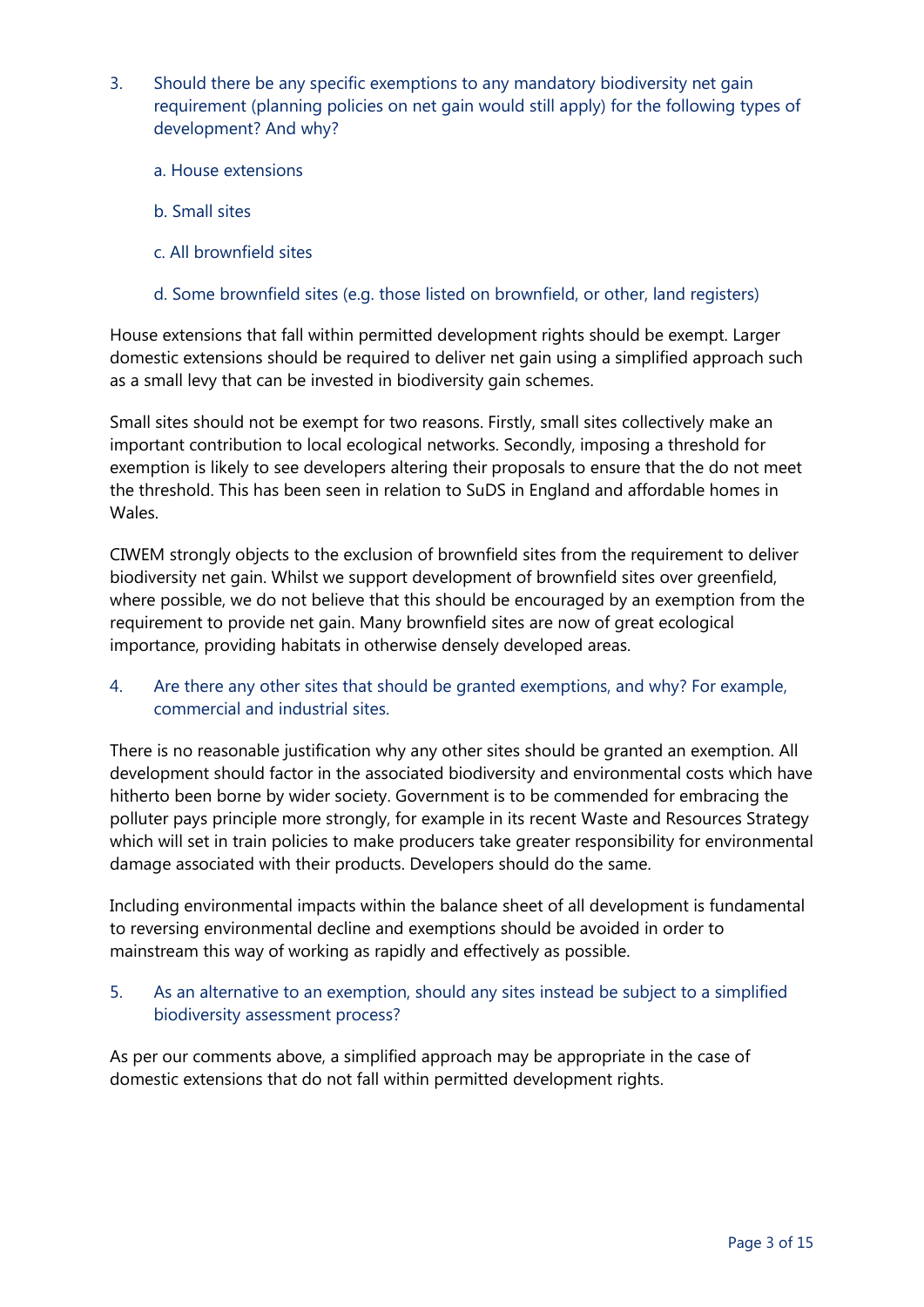6. Do you agree that the Defra metric should allow for adjustments to reflect important local features such as local sites? Should the Defra metric consider local designations in a different way?

It is important not to unwittingly facilitate the destruction of local habitats through valuing national scale networks more highly. Local habitat networks provide ecological stepping stones within the wider landscape and should be protected as far as possible. Thus, we are fully supportive of the mitigation hierarchy.

There must be a balance between securing a wide geographic spread of habitats and creating large scale networks that join up outstanding areas. It will be important to review the application of the metric and to adjust it if it is overly weighted towards national, or local, net gain. Weighting should work to complement the mitigation hierarchy in protecting locally important sites, such as designated areas.

Some LPAs already using the Defra metric have taken positive decisions to adjust the metric to reflect local priorities. New rules should act as a minimum and allow flexibility for reasonable adjustments.

7. Should local authorities be required to adopt a robust district level licensing approach for great crested newts, where relevant, by 2020?

Yes, a district level approach with focus on cross boundary collaboration would be reasonable.

8. For what species is it plausible to use district level or strategic approaches to improve conservation outcomes and streamline planning processes? Please provide evidence.

This approach could be expanded across other reptile species. The approach would not be suitable for bat species due to the complexity of their lifecycles.

9. Are there wider elements of environmental net gain that could be better incentivised? If so, please specify which, and any benefits that such incentives could provide.

There are several wider environmental benefits that could be delivered by developers or through levy payments, however wider environmental benefits must not be delivered at the expense of biodiversity gains. Biodiversity net gain must be a mandatory element of any wider environmental net gain delivered.

Such wider environmental benefits that could be delivered include: green spaces for public access, supporting physical and mental health as well as providing some habitat value; carbon neutral development; active transport infrastructure; tree planting for air quality and amenity value; natural flood management; improved management of natural resources such as soils and woodlands; and measures to improve water quality.

It is important in introducing a biodiversity net gain requirement before a wider environmental net gain requirement that opportunities for mitigating and improving wider environmental delivery are not overlooked. For example under a net gain approach a developer might use a local parcel of land for a wildflower meadow whereas under an environmental net gain approach the developer might use that land for a sports pitch with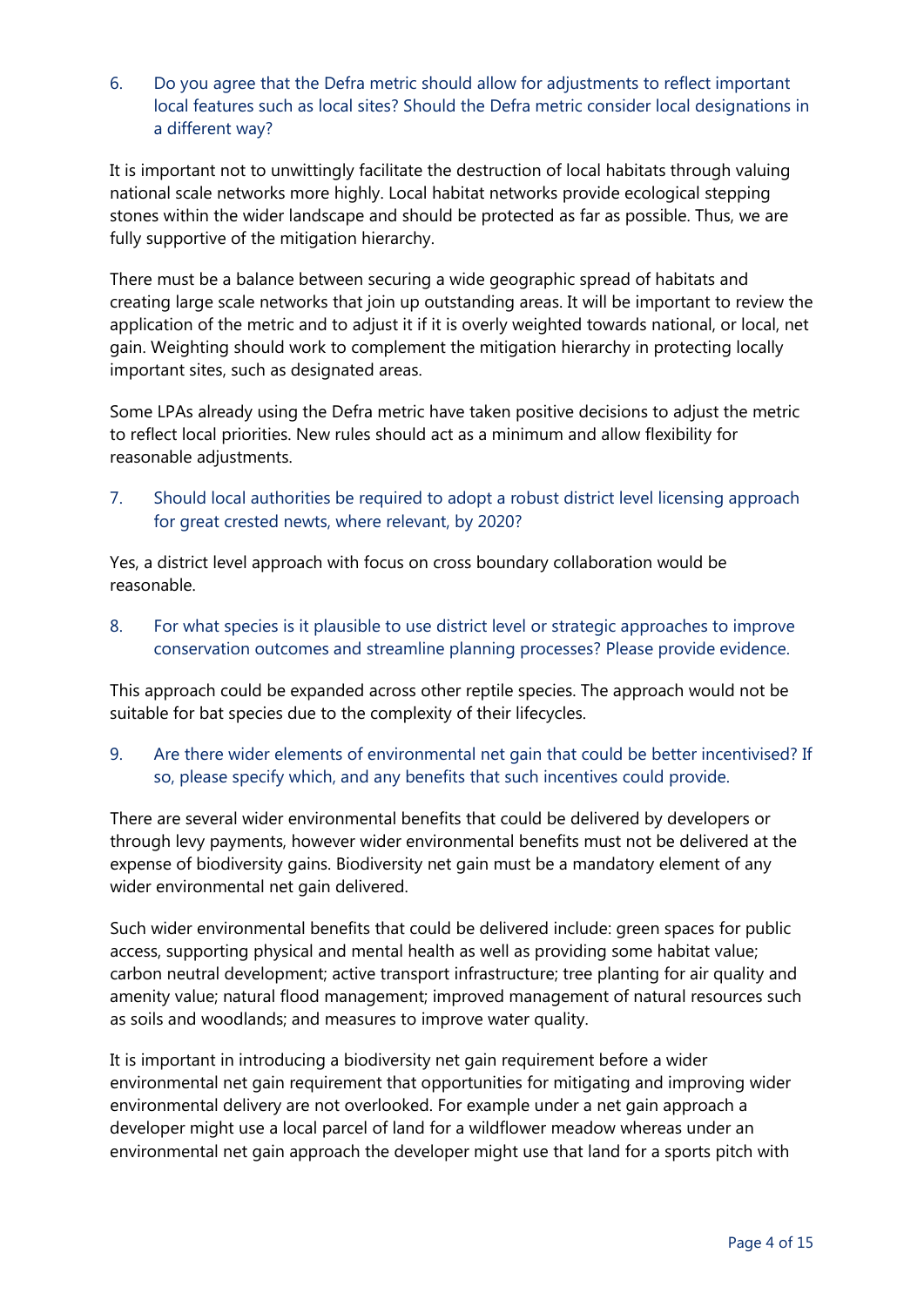wildflower margins and deliver further biodiversity measures at a more strategic level. Each approach provides biodiversity benefit but only one provides social benefit through public access.

These wider environmental gains must not be confused with biodiversity net gain and should be delivered purely through planning policy and appropriate planning gain charges, until a wider ENG approach is sufficiently well-developed.

# 10. Is the Defra biodiversity metric an appropriate practical tool for measuring changes to biodiversity as a result of development?

We support the use of the Defra biodiversity metric in providing an indicator score as a starting point for discussion and negotiations around net gain. We see benefit in the consistent use of one evaluation tool to help standardise the process and improve consistency across the country. The Defra biodiversity metric is repeatedly cited as the most consistently used tool currently available. However we have reservations that the tool is open to being inappropriately relied upon.

Our main reservation in supporting use of the Defra biodiversity metric is that the biological diversity of a site cannot fully be represented in a single value and encouraging comparison of single values to reduce the time it takes to process planning applications risks the loss of distinct and important habitats in favour of other habitats of deemed equal value rather than actual equal value.

If use of the Defra metric is introduced, it will be important that the planning process allocates time and funds to analyse and discuss the details behind the headline figure. It is necessary that discussions are facilitated to explore varying interpretations of the data represented in the metric, raise awareness of qualitative evidence which would otherwise be ignored by the metric, and make use of expert knowledge to prioritise designs and approaches to development that optimise gains.

The metric is a valuable tool in clarifying differences in position between a developer and LPA for example. It should not be seen as a substitute for expert judgment or the provision of ecologists within local authorities. It will be important the LPAs employ, or have access to, ecologists so that they can make an independent analysis of what biodiversity should be delivered rather than being guided by developers who have an economic interest in minimising the requirement.

We would recommend that the experience of Lichfield District Council in its use of both ecological expertise and the metric should be considered as good practice to emulate across other authorities.

We welcome the improvements made to the metric in version 2.0, particularly the additional habitat distinctiveness and condition categories. Local planning authorities will need to use discretion in relation to the effect of the spatial risk multiplier to ensure that it is providing local benefit without reducing incentive for collaborative working at larger scales. In order to ensure the value of the metric is maintained it should be subject to periodic review and updates.

## 11. What improvements, if any, could we most usefully make to the Defra metric?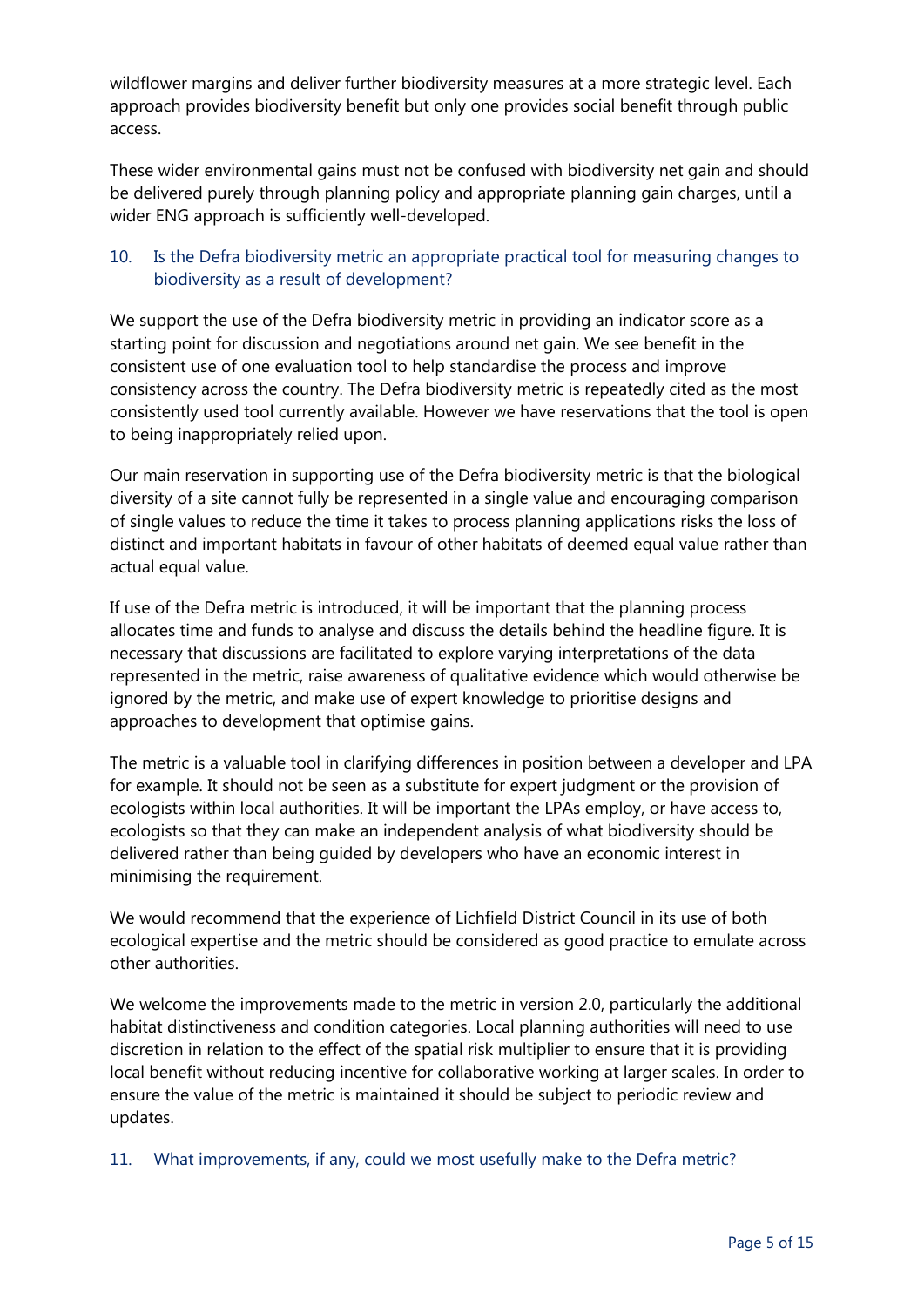In the previous metric, assessment of condition was too subjective producing too much potential for varying outcomes when that margin of reasonable discrepancy was then multiplied up. We hope this will be resolved by the improvements made.

There is some concern that the metric disproportionately incentivises offsetting through easier to produce habitats. It is important that habitat diversity is maintained under the application of the metric. Again, we hope this will be resolved by the improvements made. Those applying the metric should be encouraged to sense check whether proposals are reasonable, taking into account the habitat lost and local, national and global biodiversity priorities.

As noted in our response to question 10, we are concerned that the spatial multiplier could result in conflicts between local and national delivery. The balance of delivery at different spatial levels should be kept under review.

Members are not supportive of domestic gardens being included in the metric as householders are free to manage that space to meet their own objectives which may not align with the needs of biodiversity. Areas created to meet biodiversity net gain requirements must be managed for biodiversity benefit not to meet recreation needs which would be considered under a wider environmental net gain approach.

# 12. Would a mandatory 10% increase in biodiversity units be the right level of gain to be required?

Whilst this approach is being established and before the introduction of Environmental Net Gain, members were concerned that 10% was too low. If 10% is used, it should be a minimum figure with an option for local planning authorities to increase this if they think it is appropriate. This should be set out in line with a local spatial plan for biodiversity.

Lichfield District council's experience indicates that BNG of a far higher percentage can readily be achieved with strong policy. Its average net gain is approaching 60% with the highest approaching 350%. This illustrates that significant gains are not a burden on development.

We suggest that it is important that the gain percentage is reviewed after an initial delivery period to ensure it is providing the intended gain.

## 13. In clearly defined circumstances, should developers be allowed to pay through the tariff mechanism without fully exhausting on-site and local compensation opportunities?

We can see that this would have the benefit of supporting strategic net gain delivery. Facilitating strategic delivery is important and it may be thought appropriate to set a ratio of local to national delivery to ensure that funds are secured to provide strategic benefit. However, we would suggest that a local spatial plan for biodiversity should inform where there may be greater or lesser emphasis placed on local delivery as opposed to use of the tariff.

We fully support the use of the mitigation hierarchy, which will reduce the number of cases where use of the tariff will be appropriate. This means there will be reduced funding availability for national delivery compared to other approaches. We do not think that the 25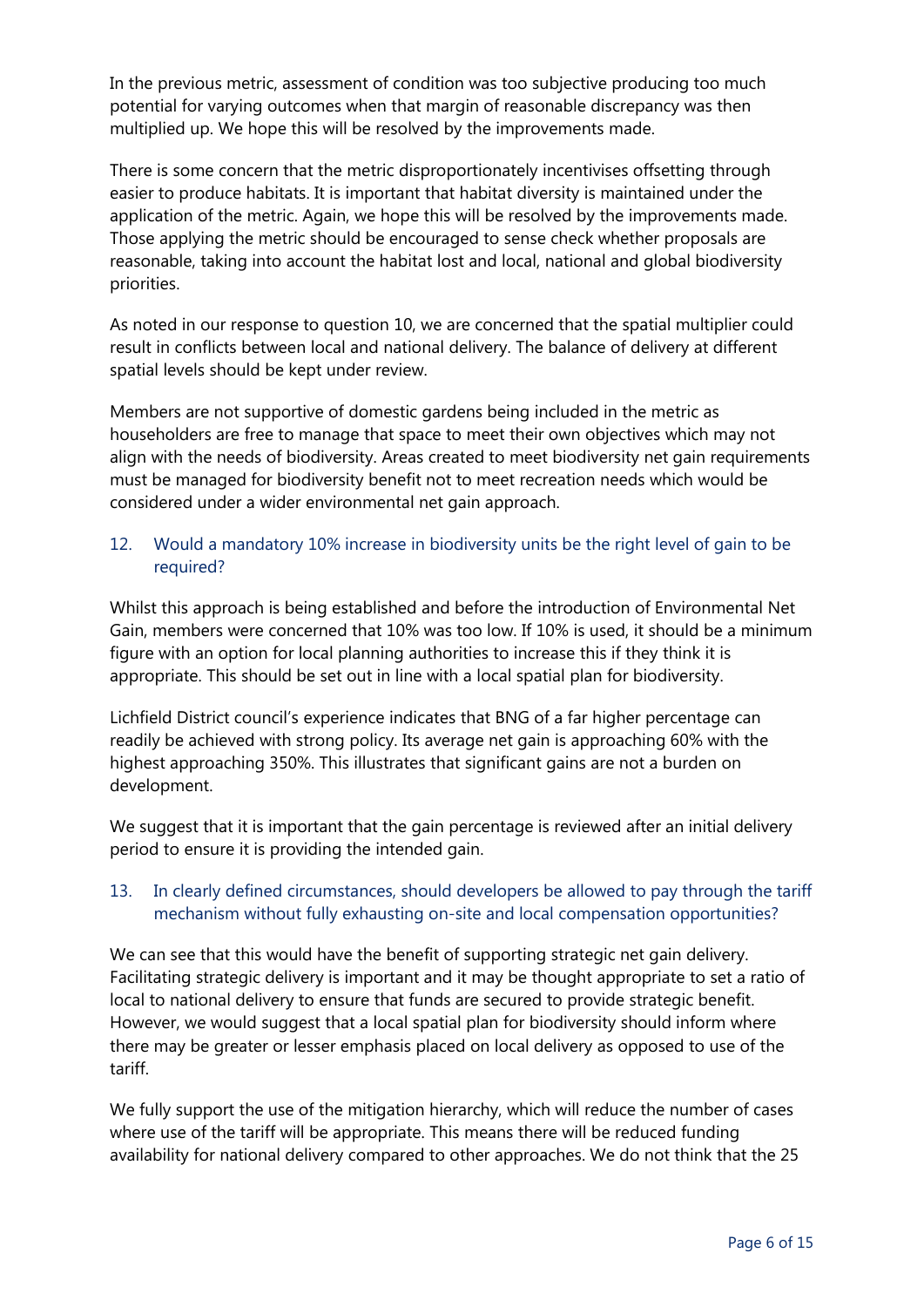Year Environment Plan commitment to create a Nature Recovery Network can be delivered through net gain from development only. The Nature Recovery Network needs secure funding as well as delivery across a wider area. The new Environmental Land Management scheme should also contribute to delivery of the Nature Recovery Network.

National delivery may be more likely to be maintained in the long term as a business, with reduced threat from urban sprawl. Where local net gain sites are redeveloped, net gain for the initial development will need to be delivered elsewhere as well as net gain for the current development. In assessing net gain for the current development it may be appropriate to use a past date for the condition baseline rather than the improved condition resulting from its management for net gain.

Delivering net gain via the tariff will reduce local biodiversity gain. This is perhaps more significant from a social perspective, which would be considered under a wider environmental net gain approach. In all cases we consider that developers must mitigate on site losses.

Where a tariff is paid it is important that there is transparency in how the money is used and that there is communication with local communities on the benefits secured. From the point of view of monitoring progress against 25 Year Environment Plan targets, a national database may be the most appropriate platform for tracking and auditing this.

## 14. Would this be an appropriate approach to directing the location of new habitat?

Prioritising local delivery and making offsite and regional delivery more expensive is appropriate for delivering local biodiversity and social benefits and so supports environmental net gain. However if focussed purely on biodiversity benefits this does not seem an appropriate approach as it assumes that local delivery is most valuable which may not be the case, particularly where development sites are not connected to other nature pathways. There is a balance to be maintained between supporting local connectivity and prioritising large areas of high-quality habitat within a large-scale network.

#### 15. How could biodiversity assessments be made more robust without adding to burdens for developers or planning authorities?

A standardised approach is a useful step in developing a simpler, more efficient assessment process. However, in improving efficiency we must not sacrifice functionality; assessments must be fit for the purpose of delivering biodiversity net gain. Reliance on remotely collected data will not be sufficient in all cases and should be supported by expert knowledge.

We would again identify Lichfield District Council as a good practice example of how delivery of BNG is effective and lessons should be taken in the context of avoiding burden on developer and authority.

#### 16. Should a baseline map of broad habitats be developed?

Yes, we support the development of a baseline map which should provide evidence of local level natural capital. The map could contribute to the environment census proposed by the Natural Capital Committee. Given the potential overlap with other mapping initiatives, there may be opportunities for efficiencies through integrating mapping, monitoring and reporting efforts and sharing data.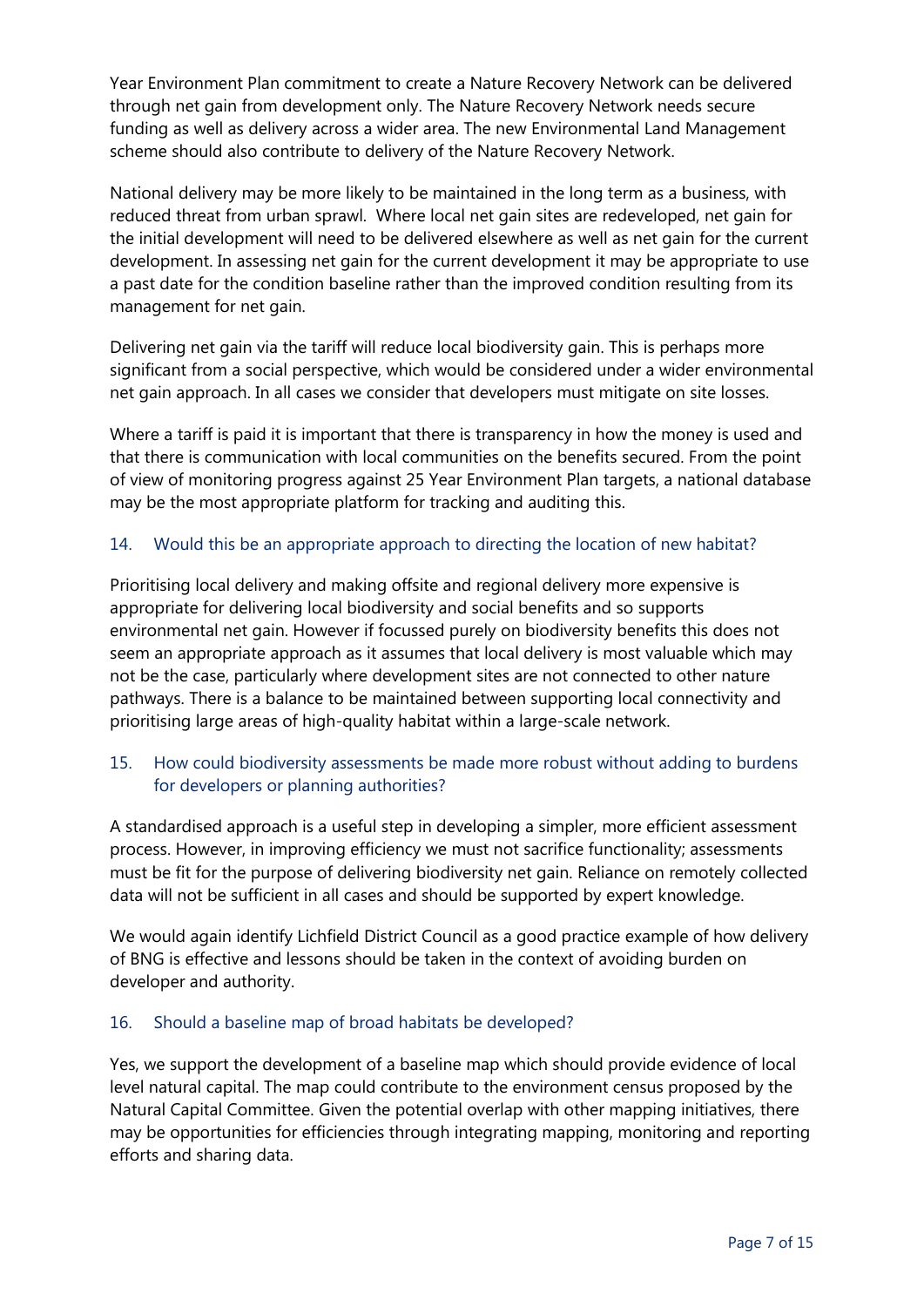The map needs to be periodically updated using the same mapping methodology to allow comparison against the baseline. This will provide value through demonstrating the effectiveness of the policy and allowing identification of areas where improvements are needed for the approach to deliver the benefits envisaged. It is essential that funds are allocated for this important work.

Having a broad baseline map will be helpful in allowing LPAs and developers to assess the opportunities for development and net gain delivery. The baseline and updates should also feed in to a local authority spatial strategy for biodiversity.

17. Should this be applied, as a minimum baseline, to:

#### a. net gain calculations for all development?

#### b. net gain calculations in cases of suspected intentional habitat degradation?

We support review of surveyed biodiversity levels against the historic baseline map as a precaution in all cases. We do not envisage this being a time intensive process.

In cases of suspected intentional habitat degradation the remote images should be of high enough quality to detect land use changes. Enforcement action should be taken where site management has not met statutory requirements. We note that such requirements may be increased over time to improve the regulatory baseline.

To prevent developers degrading sites, the use of baseline mapping should be supported by results from detailed site surveys conducted at the beginning of development design.

## 18. What other measures might reduce the risk of incentivising intentional habitat degradation?

It is the opinion of our members that intentional site degradation prior to sale for development may in practice be relatively unusual. This is a separate issue to lack of positive management, which is often voluntary and should not be expected where there is no management scheme in place. We note that in some cases, but not all, lack of active management can result in increased biodiversity value.

We feel that consulting a baseline assessment in determining the appropriate level of net gain should act as a deterrent for intentional degradation.

## 19. How can the risks of penalising landowners making legitimate land use change decisions before deciding to sell their land for development be mitigated?

Planning rules should not discourage voluntary positive environmental actions in the short term by penalising land managers later when they want to change the management of their land. In line with this, land managers should only be penalised where there is evidence of a breach of their statutory obligations.

- 20. The provision of compensatory habitats will need to be guided by habitat opportunity maps. At what scale should these maps be developed?
	- a. Locally (e.g. local authority or National Character Area)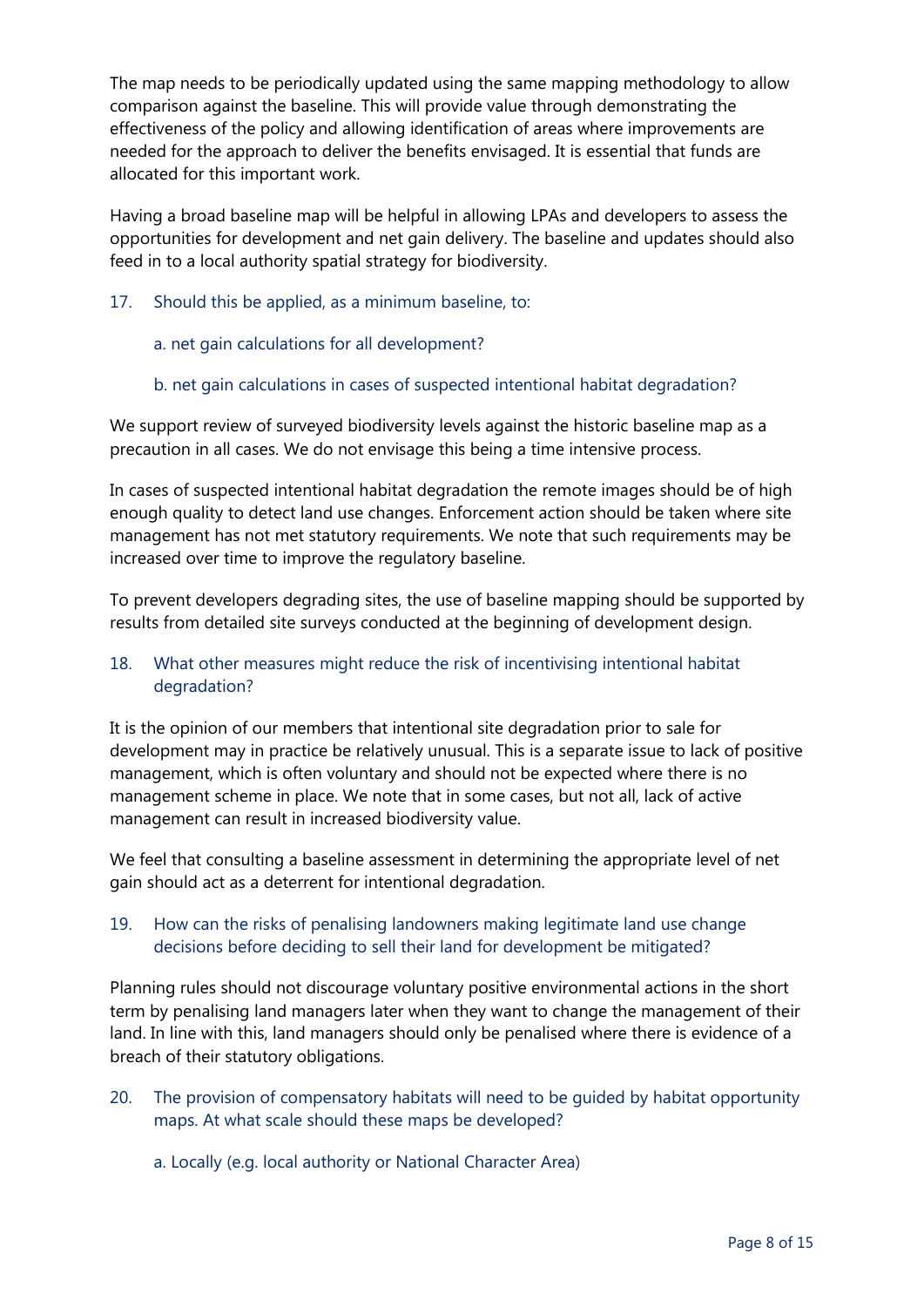#### b. Nationally (i.e. England) as a national framework to be refined, updated and amended locally

Local mapping will be needed to provide the level of detail that will be helpful for planning local compensatory habitat provision. Local plans should reflect strategic level oversight to identify where local delivery can contribute to national networks and encourage LPAs to work across their boundaries.

Any maps produced should be considered in the drafting of local development plans.

# 21. What other measures should be considered to identify biodiversity and natural capital priorities?

Other sources of information for identifying natural capital priorities include; local natural capital investment plans, air quality management area maps, and flood risk maps. Addressing these priorities may contribute more to environmental net gain rather than biodiversity net gain.

## 22. Would mandating net gain through the planning system be enough to stimulate the growth of a market for biodiversity units?

We agree that mandating gain will drive demand for biodiversity units. The level of demand will be influenced by the multipliers used in the Defra metric.

Development of a market for biodiversity units will also be affected by:

- The introduction of conservation covenants
- How tightly pricing is controlled
- Accreditation and enforcement regimes, and
- Interaction with inheritance tax

Conservation covenants are needed to facilitate delivery as there is currently no suitable mechanism to secure long term positive management.

If prices are too low land managers will not want to provide the service. If prices are too high developers will look harder at how to provide benefits on or close to site rather than pay a tariff for external delivery.

The consultation states an intention to allow developers to accrue or trade excess credits. There is the potential for this approach to reduce overall delivery of biodiversity units.

In allowing excess units to be traded there is a reduced buffer against under-delivery. We believe a buffer should be built in to delivery requirements to protect against delays and underperformance of planned measures.

If trading is introduced there must be safeguards. Biodiversity units for new development sites should not be met solely through accrued benefit elsewhere. This would reduce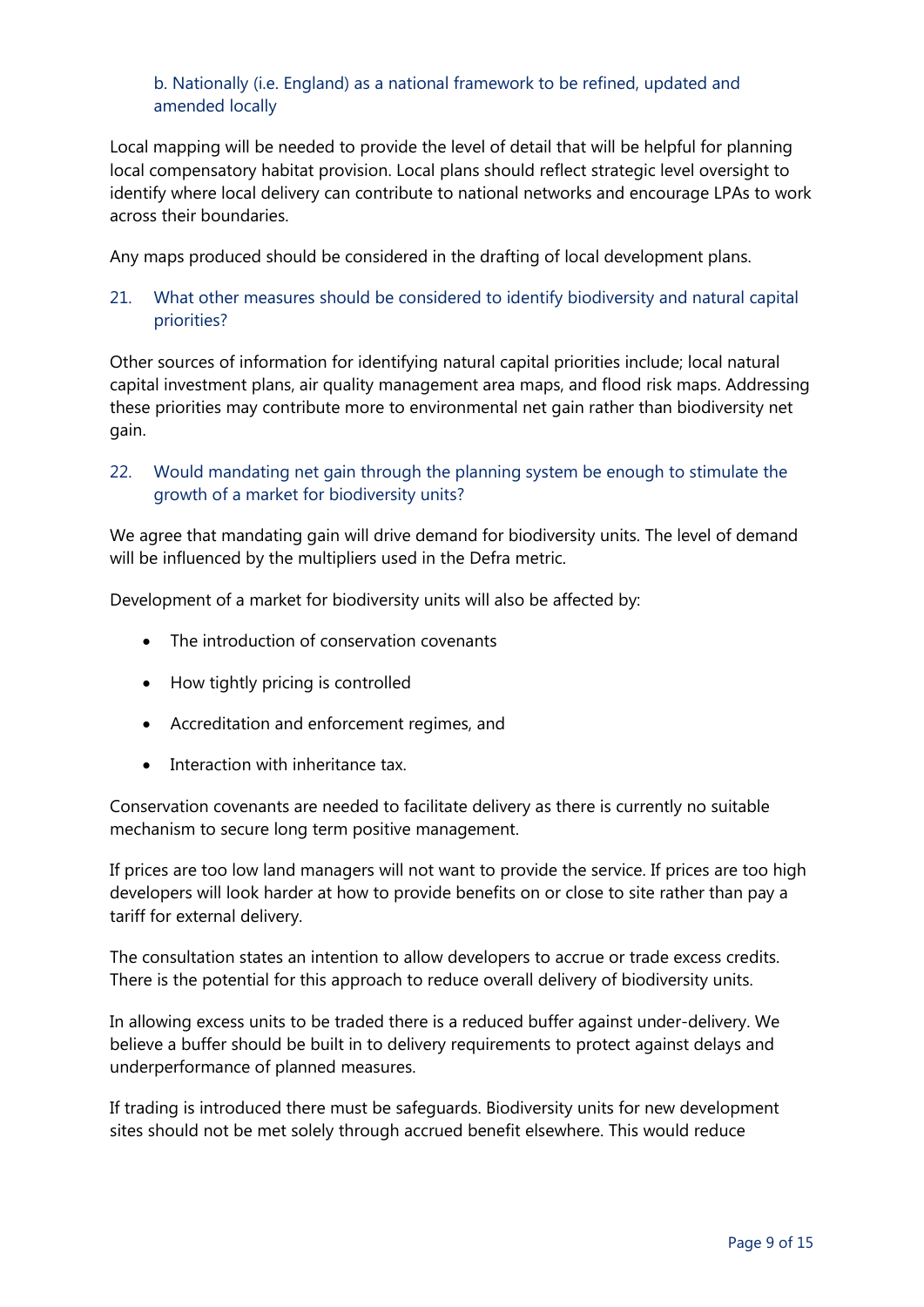incentives to mitigate on site losses and provide benefits that would otherwise reasonably be delivered as it would become voluntary.

If trading is allowed, the condition of units should be assessed before trading. This will prevent underperforming schemes from being traded and recorded as meeting the full requirements.

Accreditation and enforcement are needed to safeguard against poor practices and ensure a market for quality, well managed, biodiversity units develops. Trust in the market will support its growth.

Where long-term management is secured it is possible, if not likely, that the land may be sold or pass to new ownership through inheritance. Where land is inherited its eligibility for tax reliefs becomes important. Currently agricultural land can gain relief through Agricultural Property Relief (APR) or Business Property Relief (BPR). Currently where land is managed for conservation it would not be considered agricultural and would not be eligible for APR. BPR can be secured for relevant business property where it is not let. Where neither of these reliefs is available the inheritance tax liability is charged at 40%.

With the drive for net gain and agricultural support schemes transitioning to a public money for public good basis, more agricultural land is likely to be managed for environmental benefit in the future. We think it would be appropriate to alter the Inheritance Tax Act definition of agricultural land to include land managed for environmental benefit.

- 23. What further measures would help to ensure that the market provides:
	- a. Sufficient biodiversity units for development?
	- b. Cost-effective biodiversity units?

In ensuring that biodiversity units created are managed to secure the planned benefits, future management will need to be secured. This may be achieved through working with local stakeholders or commissioning management by local initiatives such as catchment partnerships.

#### 24. Should there be a minimum duration for the maintenance of created or enhanced habitats?

Yes, long term management is essential to allow habitat establishment and delivery of the required biodiversity benefit. If benefit is not delivered over the long term continued development will result in net loss rather than net gain.

- 25. If so, what should the minimum duration be?
	- a. Less than 25 years
	- b. 25 to 30 years
	- c. Longer than 25-30 years
	- d. Permanent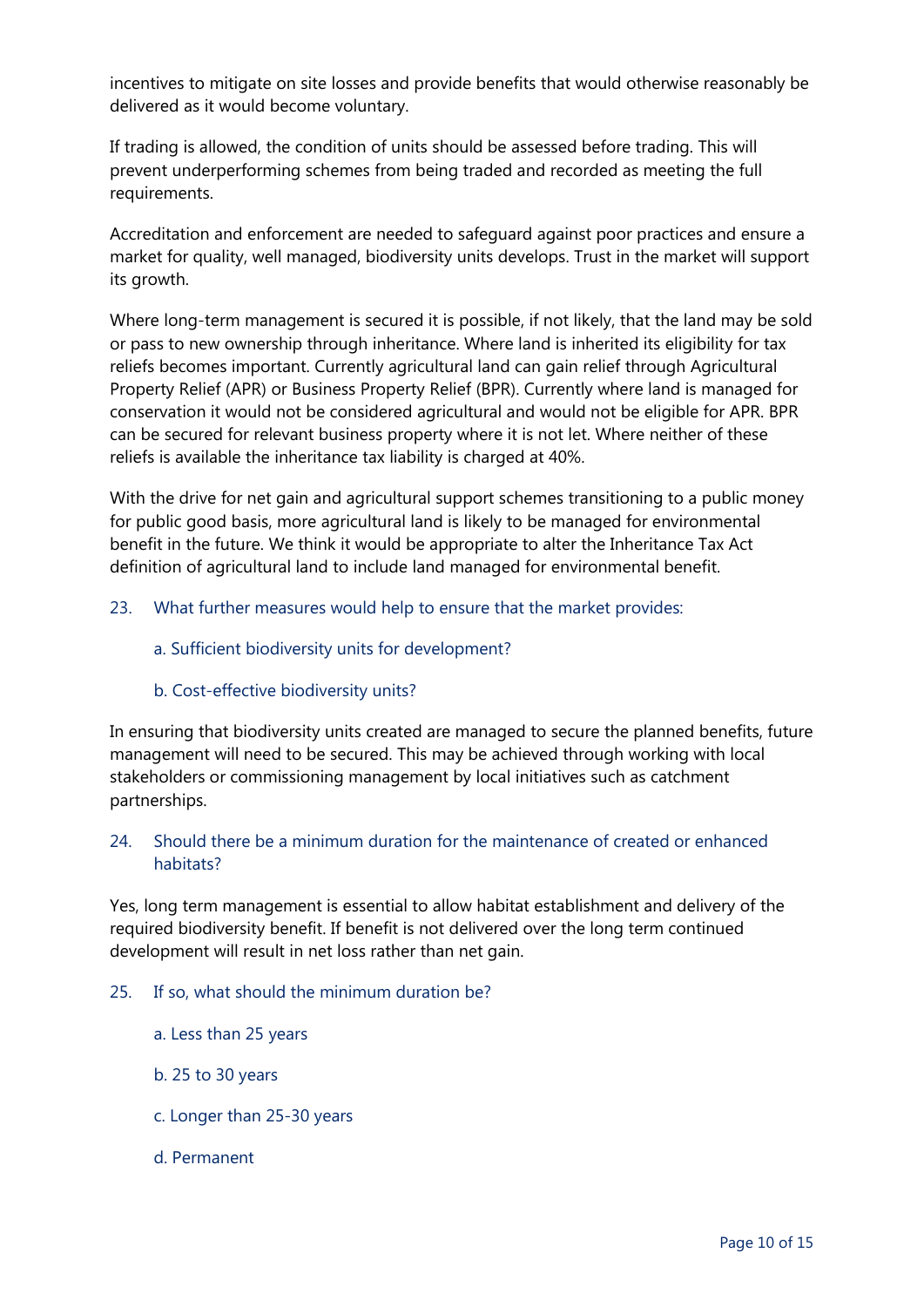Our members consider 25-30 years to be an appropriate initial term. Agreements could then run year to year if they continue to be supported by annual payments.

Fixed terms of 25-50 years may be far easier to agree than longer terms or agreements for management in perpetuity. Whilst 25-50 years may not seem like a lengthy period in the context of biodiversity conservation (particularly given the length of time some habitats take to establish), often once land use has existed for such a period it becomes entrenched and endures. As such the land manager may well be open to proposals to continue to the agreement on a yearly basis.

It is important that continued management of biodiversity unit sites, beyond the agreed term, is not secured through statutory designation as the risk of designation will act as a disincentive for landowners to participate in schemes.

Within the management agreement there must be provision for reviewing and updating any agreed management plan to reflect under-delivery and changes in best practice.

The required benefit must be delivered in the agreed initial term. The term length must be guided by how quickly biodiversity can be established. Many habitats take time to mature during which biodiversity levels are far lower than they are in an established habitat. The appropriate term for delivering benefit from the establishment of woodland is far longer than that for grassland habitats.

## 26. Would conservation covenants be useful for securing long term benefits from biodiversity net gain or reducing process and legal costs?

We strongly support introducing conservation covenants to fill the existing gap in English law. They would provide a needed mechanism for positive management obligations to continue beyond ownership changes. Conservation covenants should allow:

- positive management to be secured
- through a contract between willing parties
- the agreement to be enforceable by third parties as well as parties to the agreement
- provide for the agreement to be reviewed and renegotiated to accommodate changes in circumstances and allow the agreement to meet its aims
- Provide a dispute resolution mechanism

It is important that conservation covenants are able to be created between any willing and able parties and not just responsible bodies as recommended in the 2014 Law Commission Review.

In securing long-term management agreements, parties are currently limited to agreeing restrictive obligations for the benefit of neighbouring land or must resort to unsatisfactory work arounds, with associated legal costs of drafting innovative mechanisms, and uncertainty of enforceability.

27. What safeguards might be needed in the implementation of conservation covenants?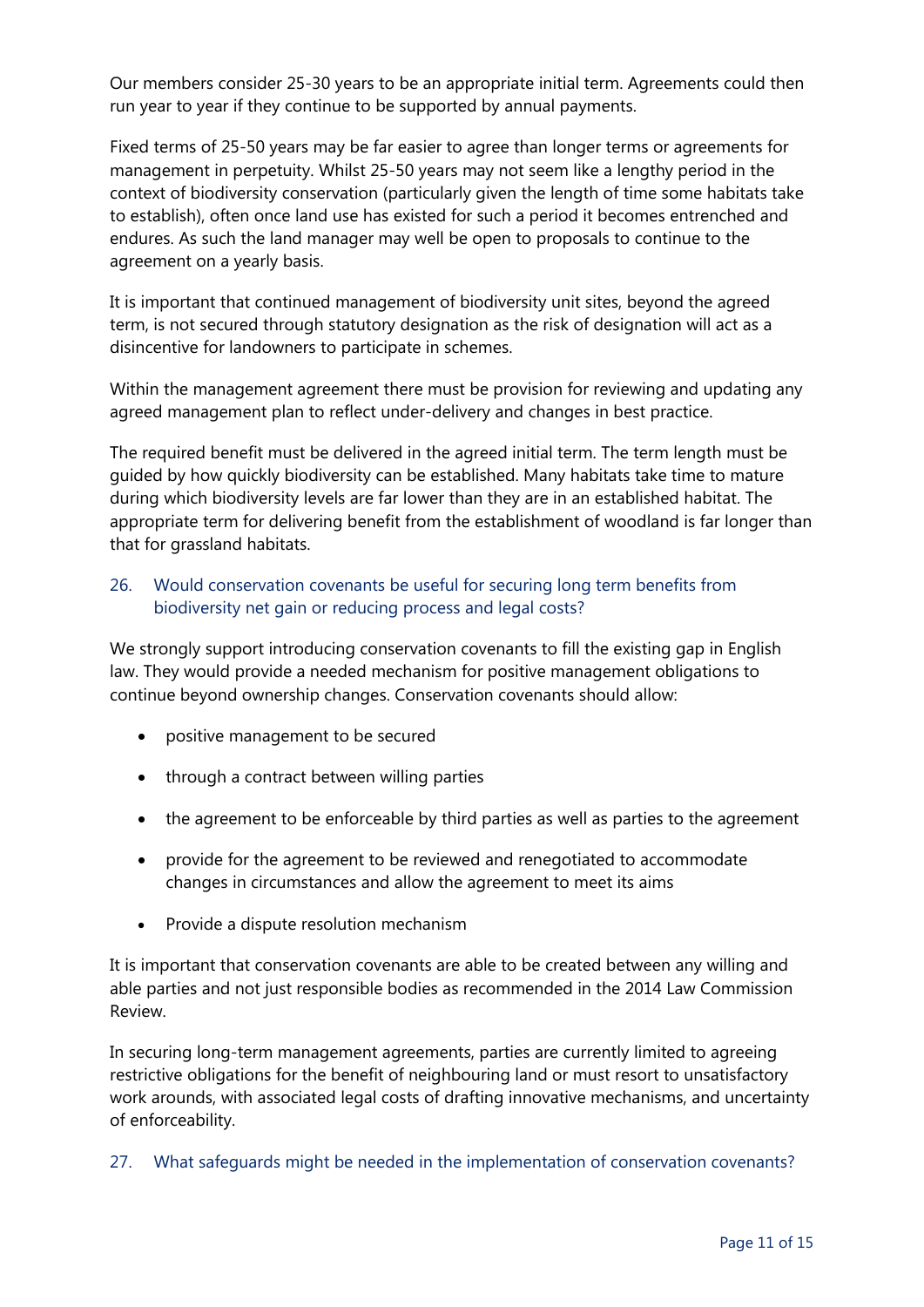It is necessary for covenants to be enforceable by third parties, such as local planning authorities.

#### 28. Does this proposed range for tariff costs fit with the principles set out in this section?

We are pleased to see that Defra has included provision for maintenance, delivery and monitoring in its assessment of these.

# 29. Would this proposed range for tariff costs provide opportunities for cost-effective habitat banks and compensation providers to compete?

Initial CIWEM member considerations on the proposed price range are that it does not equate to a sufficient per acre figure to incentivise landowner participation in schemes. We would suggest that sums in excess of £12,000 per unit, equating to £20,000 per acre, would be needed to incentivise long-term management changes and allow local solutions to remain competitive.

It is important that there is enough flexibility in pricing to allow willing parties to negotiate a deal that works for both of them.

## 30. Do you agree with the proposed principles for setting the tariff rate, as set out in this section? Please suggest any other factors that should be taken in to account.

Local pricing might be necessary to reflect land prices, however this adjustment should not be so great that it encourages developers to meet their obligations through the tariff route. Proper application of the mitigation hierarchy will help prevent delivery using the tariff route without having exhausted local options. Having a tariff option should prevent local biodiversity unit prices from becoming unaffordable.

- 31. How should the tariff revenue be collected?
	- a. Locally (e.g. through a local authority)
	- b. Nationally (e.g. through Natural England or another national body)
	- c. Other, please specify

Collecting revenue at a county level may provide an appropriate balance between democratic accountability and oversight required to deliver against strategic needs. At whatever level funds are collected they must be ring fenced and spending must be transparent. This is important in demonstrating to local communities what benefit developers are funding.

- 32. How should the tariff revenue be spent?
	- a. Locally (e.g. through a local authority)
	- b. Nationally (e.g. through Natural England or another national body)
	- c. Through a blended model, allowing spending at both levels
	- d. Other, please specify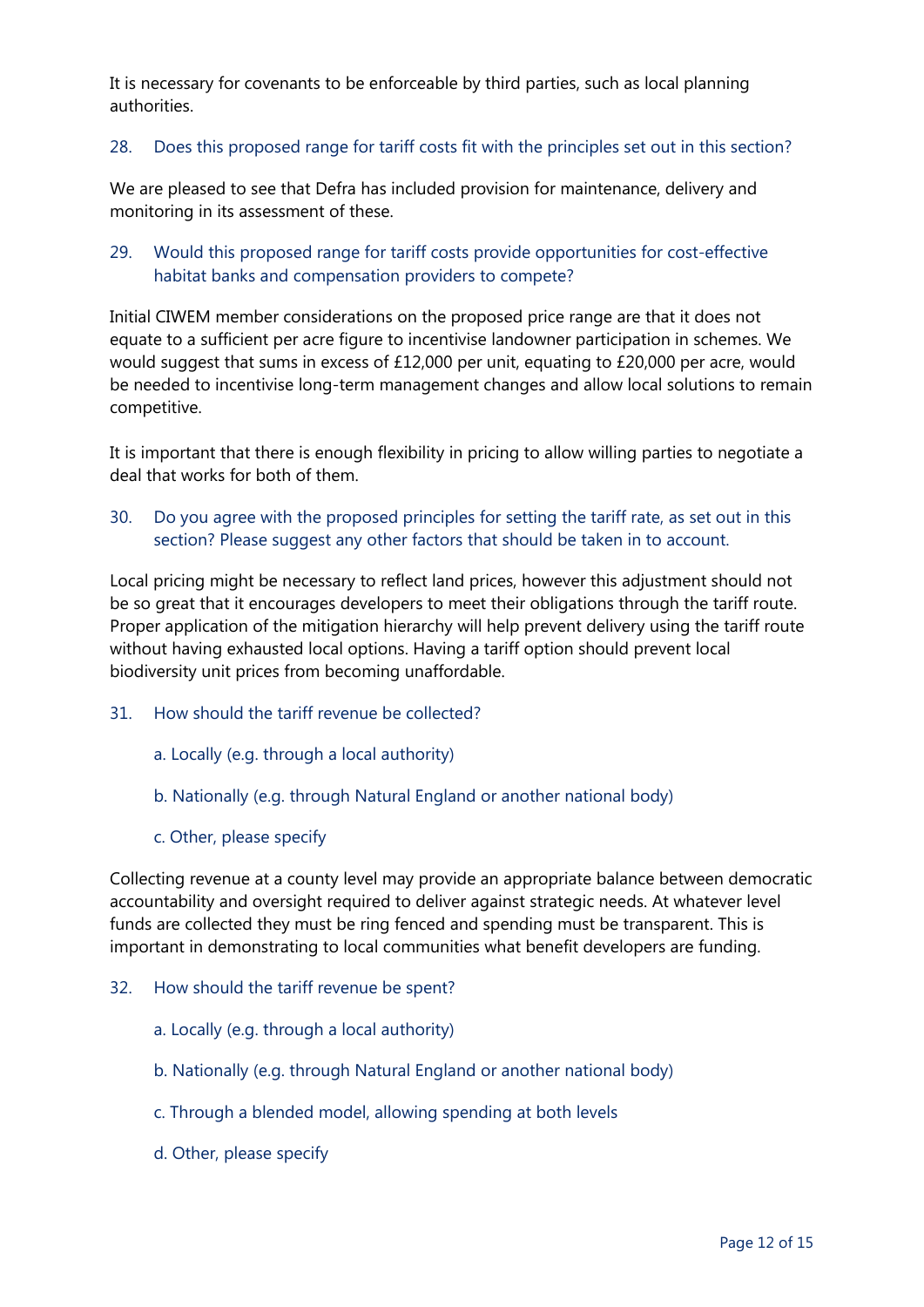On the basis that the mitigation hierarchy is stringently applied, any tariff revenue collected should be spent nationally to meet strategic aims.

## 33. If tariff revenue is collected and spent nationally, should spending prioritise areas which have contributed the most through biodiversity net gain tariff payments?

Spending should be focused on areas where enhancement is most needed to provide functioning habitat networks and priority habitats.

#### 34. What further measures will help to prevent burdens on local authorities increasing?

Uniformity of approach across local authorities will help reduce burdens as best practice can be shared and developers will be able to efficiently train staff and develop protocols resulting in high quality applications that require less negotiation and amendment.

35. How could the proposals be refined to manage any negative impacts on the scale and delivery of other developer contributions (e.g. through Section 106 or Community Infrastructure Levy payments)?

We think that s.106 agreements and CIL funded delivery could complement the delivery of biodiversity net gain if they took on an environmental net gain focus, based on the metrics currently being developed by Defra. If delivery of benefits associated with development could be managed through one local planning authority officer this would give the opportunity to design a package of measures that together provide holistic benefits for communities and the environment whilst funding for each is kept separate.

- 36. Would you, as a planning authority stakeholder, prefer any net gain tariff revenue to be paid through:
	- a. local authority administration?

b. a nationally managed funding scheme (which could then reinvest in local habitat schemes best aligned with national strategic environmental priorities)?

Please see our response to question 31.

#### 37. How could the proposed net gain process be improved for developers?

We believe that current proposals will provide several important benefits for developers; assisting development and net gain spatial planning, improving the quality of planning applications through considering environmental impacts in site design, streamlining the planning process through using the biodiversity metric as a start point for net gain negotiations, providing a cost effective way to deliver net gain, increasing transparency in how developers contribute to biodiversity, and improving community buy in to development.

As an improvement to the proposals, having a dedicated LPA officer managing benefit commitments and funds would improve communication between the local planning authority and developer and help ensure a holistic approach to delivering benefits funded under different commitments.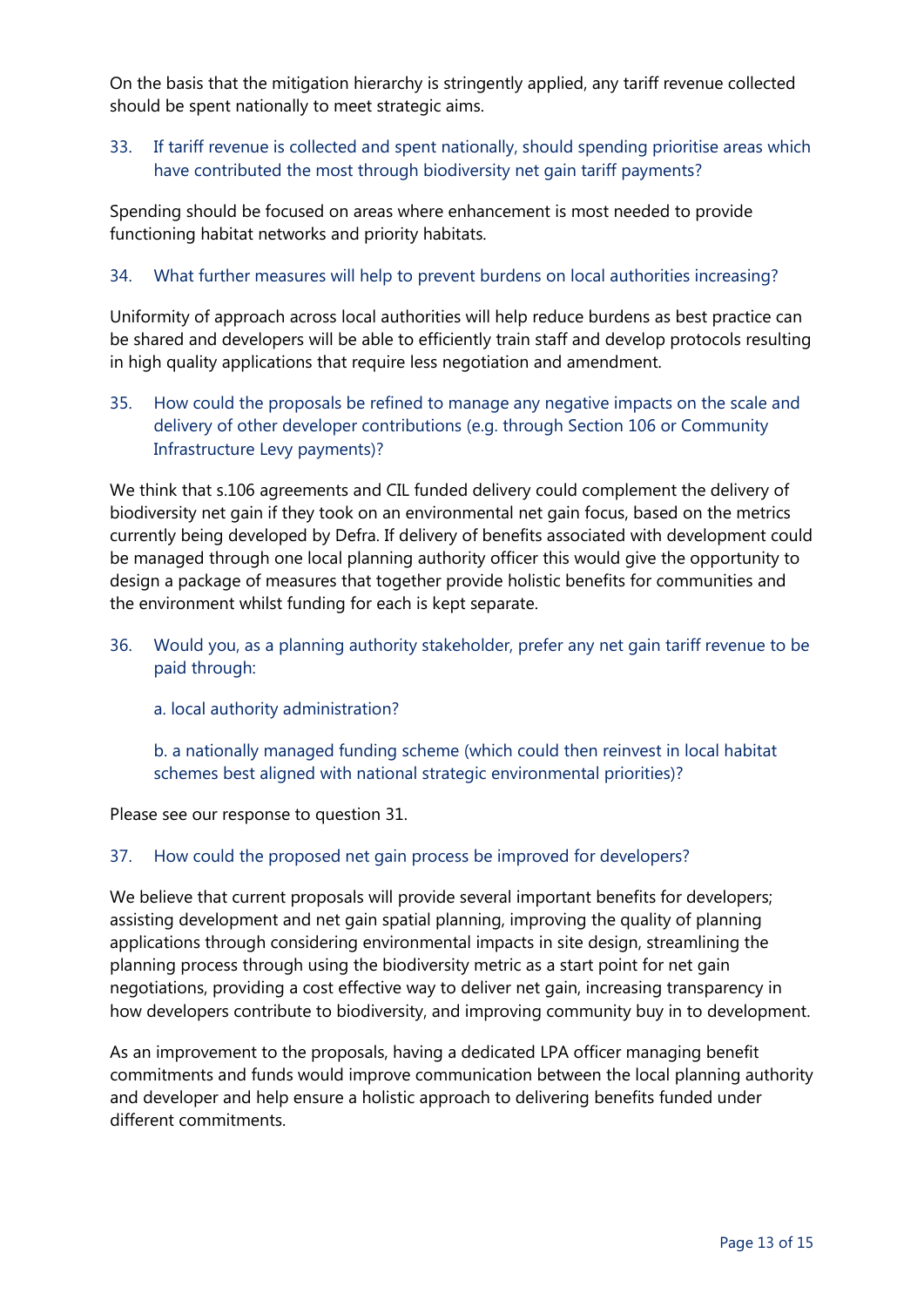38. What other steps, considerations or processes in environmental planning could be integrated within a net gain approach?

The approach for applying net gain requirements could be extended to other issues such as Sustainable Drainage Systems.

39. Would any particular types of development (e.g. commercial, industrial, public sector, local infrastructure) be disproportionately affected by a mandatory biodiversity net gain requirement?

It is important to developers that there is a 'level playing field' created by equal application of rules across the board. This provides certainty and is fair, preventing developers who don't plan to deliver net gain from outbidding those who do. The requirement for delivery will be in line with the impact of the development so it should be proportionate.

Infrastructure projects are not able to be as flexible with their design so are less able to mitigate loss and as such may be more greatly affected than other development types. Infrastructure developments seem likely to need to use the tariff approach more often.

40. Do you agree that the proposal for staggered transitional arrangements would help to ensure smooth implementation of biodiversity net gain policy?

We agree that a transition period is needed however we disagree that proposals should be introduced on a staggered basis, we think this could create undue confusion.

41. Would the existing dispute resolution process provide the best way to overcome any disagreement over whether net gain is achieved?

An appeal process will be needed for developers to challenge LPAs' net gain requirements where they are considered disproportionate. Using the Defra metric as a starting point for delivery level negotiations should help reduce the potential for dispute.

42. Would an additional arbitration or approval process be necessary? If so, please specify why.

We think that existing approval powers alongside an appeal process should allow the system to function without an additional arbitration or approval process.

## 43. Are there any issues or measures, other than those outlined, that we should take into account when considering how to monitor biodiversity net gain?

Local planning authorities will need to ensure that guidance and principles are being followed by developers. Both in planning net gain, for example any recommendation against trading down should be enforced, as well as in the delivery of net gain.

As climate change impacts continue to worsen, a fair approach to lack of delivery or success due to external factors will need to be developed.

We note that in some cases individual species may be adversely affected despite an overall increase in biodiversity. The overall value of the type of biodiversity to be delivered should be considered in planning net gain.